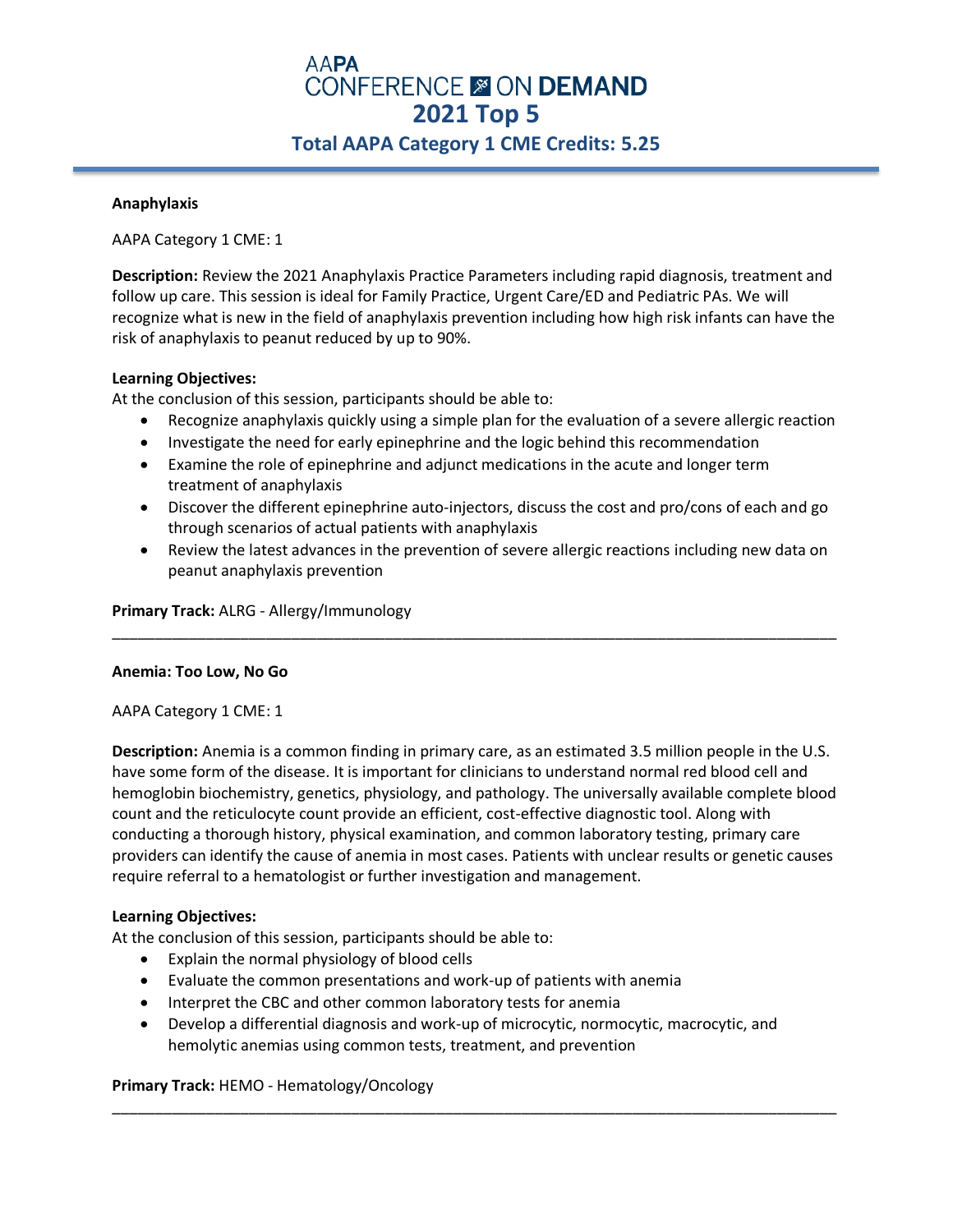# **AAPA CONFERENCE & ON DEMAND 2021 Top 5 Total AAPA Category 1 CME Credits: 5.25**

### **Dia-BEAT-it: How to Safely Get Your Patients with Diabetes Moving**

AAPA Category 1 CME: 1

**Description:** Using the American Diabetes Association Position Paper, this session will provide PAs with practical tips to safely get patients with prediabetes and diabetes moving. The session will review unique pathophysiological changes that occur in diabetes that should be considered when discussing exercise with patients. It will also discuss barriers to exercise and suggestions on how to overcome them. Lastly, resources and free links to exercise classes will also be shared, in order to implement change at your next office visit.

### **Learning Objectives:**

At the conclusion of this session, participants should be able to:

- Identify the American Diabetes Association recommendations for exercise for individuals with diabetes and prediabetes
- Identify special considerations for patients with complications
- Identify common medications that may effect participation in exercise for individuals with diabetes
- Examine the effect of insulin and blood glucose levels on exercise participation for individuals with diabetes
- Determine and address barriers to physical activity
- Discuss behavioral strategies for starting and maintaining an exercise program using SMARTE goal setting

\_\_\_\_\_\_\_\_\_\_\_\_\_\_\_\_\_\_\_\_\_\_\_\_\_\_\_\_\_\_\_\_\_\_\_\_\_\_\_\_\_\_\_\_\_\_\_\_\_\_\_\_\_\_\_\_\_\_\_\_\_\_\_\_\_\_\_\_\_\_\_\_\_\_\_\_\_\_\_\_\_\_\_\_\_

**Primary Track:** ENDO - Endocrinology

#### **Five Can't Miss EKG's**

AAPA Category 1 CME: 0.75

**Description:** Embark on a day in the clinic seeing five patients together as each mystery unravels. Will you be able to spot the red flags? Will you uncover the high risk EKG findings that the machine may miss in time to save the patients life? Join the faculty in this high yield session designed to keep you safe from the land mines that lay in wait on the EKG!

\_\_\_\_\_\_\_\_\_\_\_\_\_\_\_\_\_\_\_\_\_\_\_\_\_\_\_\_\_\_\_\_\_\_\_\_\_\_\_\_\_\_\_\_\_\_\_\_\_\_\_\_\_\_\_\_\_\_\_\_\_\_\_\_\_\_\_\_\_\_\_\_\_\_\_\_\_\_\_\_\_\_\_\_\_

#### **Learning Objectives:**

At the conclusion of this session, participants should be able to:

- Identify Brugadas on the ECG
- Identify HOCM on the ECG
- Spot STEMI mimics on the ECG

#### **Primary Track:** EMER - Emergency Medicine